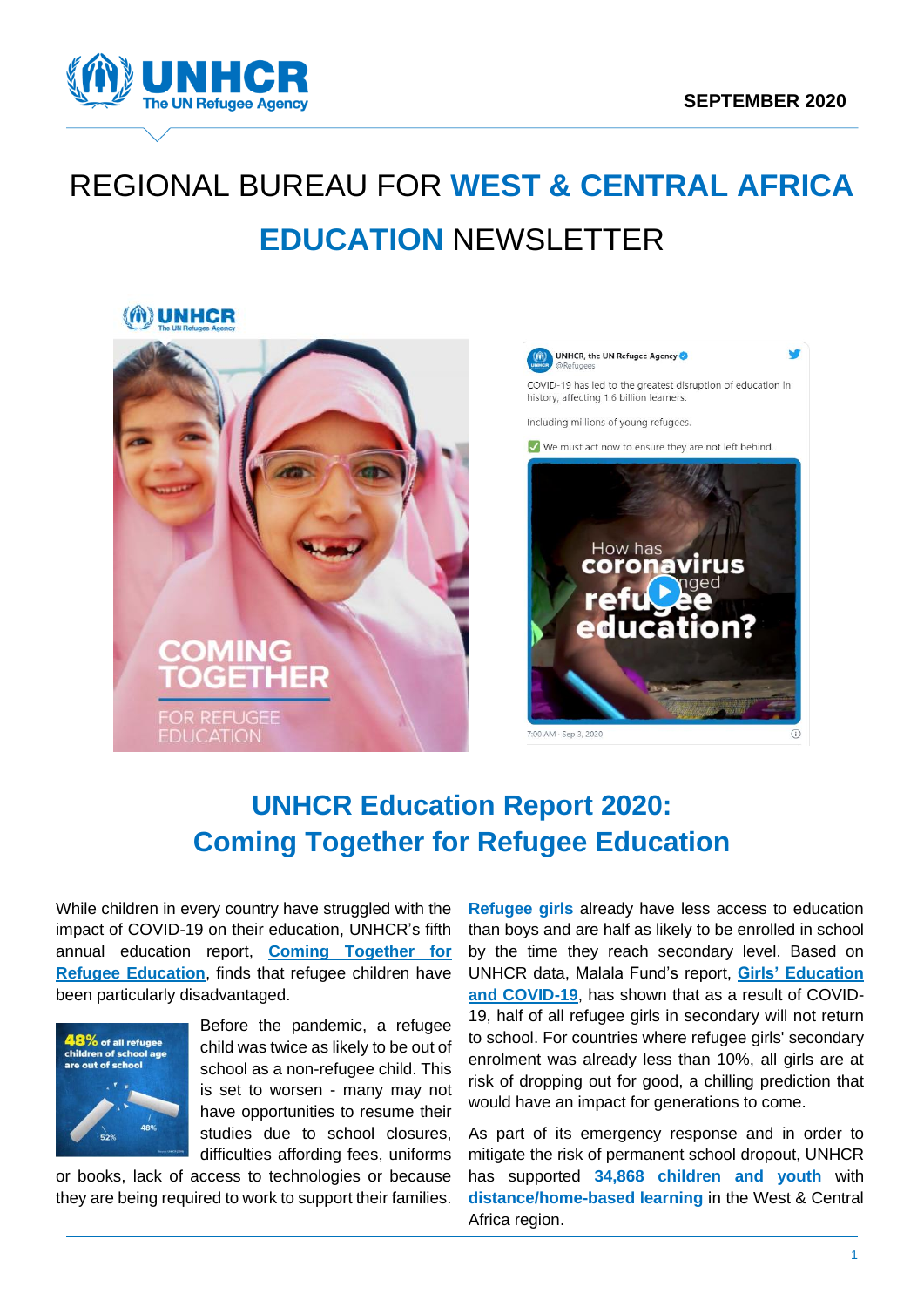

### **UNHCR'S EDUCATION RESPONSE IN WCA**

### [MALI] Safe education environments in displacement and return areas



In preparation for the new school year, UNHCR has built 30 classrooms in the central and northern regions of Mali, thanks to emergency funds from Japan. In addition, classrooms in the return area of Timbuktu have been rehabilitated, in partnership with the Luxembourg Red Cross, to ensure that all Malian refugee children returning from Mauritania can resume their education with dignity.

### [CHAD] Support to refugees taking annual exams

516 refugee candidates obtained their Baccalaureate in Chad this year (241 girls and 275 boys), 120 more than in 2019. The success rate is also up to  $43.3\%$  - 14.9 points more than last year (28.4%). The success rate of refugees is also higher than the national rate of 38.5% and refugees have received 54 mentions including one "Very Good". 1,244 refugee candidates, 58% of whom were girls, also obtained their end of junior high school exam, against 1,132 in 2019.

Throughout the school year, UNHCR Chad has supported high schools students preparing for their exams by organizing: tutoring by university students in urban settings, home exercises and small group support classes in the camps, and mock exams in real conditions. Chadian teachers also supported the camp teachers to improve exam preparation.



Ahmat Ali Abderaman, 23-year-old Sudanese refugee from the Iriba camp high school, is among the 10 best Baccalaureate candidates in Chad this year with outstanding honours. @UNHCR Chad

### [NIGER] Scholarships for refugees in Niger



Abdou and Rony arriving at Paris airport. @Corentin Fohlen/ UNHCR France

Abdou and Rony, both refugees in Niger, have obtained a scholarship to pursue their studies at the Higher School of Business and Development in Lyon, France, thanks to the support of Forum Réfugiés-Cosi and UNHCR Niger.

Their projects? Helping develop green energy in Africa, support vulnerable populations in the Sahel and volunteer with refugees.

*Learn more about Forum Réfugiés-Cosi [here](https://www.forumrefugies.org/).*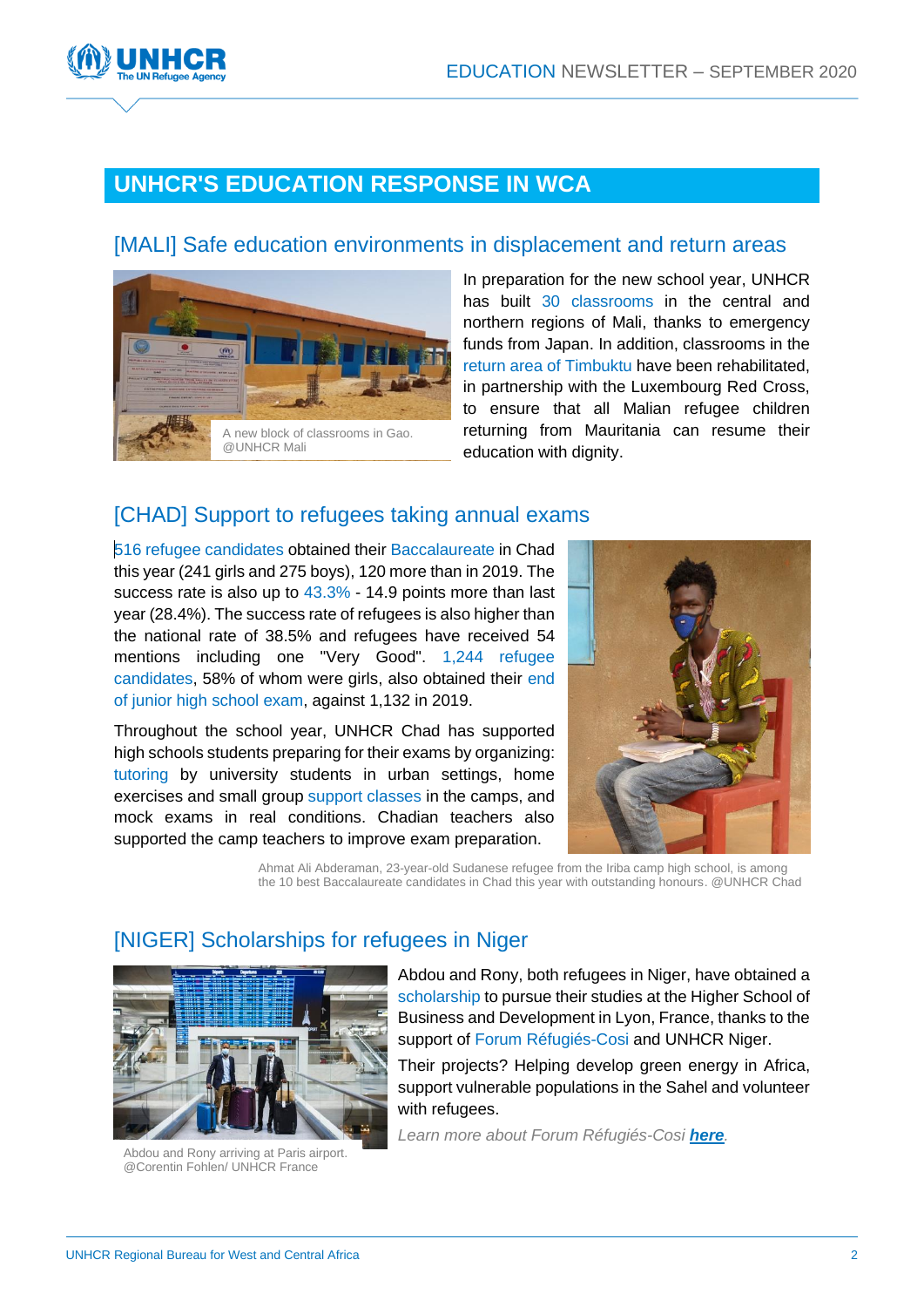

## **REFUGEE HIGHER EDUCATION**

#### Urgent support needed to withstand impact of COVID-19 pandemic

In a recent **[Briefing Note](https://www.unhcr.org/news/briefing/2020/9/5f72ea274/unhcr-urges-support-refugee-higher-education-withstand-impact-covid-19.html)**, UNHCR shared its worrying finding that unless support is urgently boosted, one of the consequences of the COVID-19 emergency will be the reversal of some of the hard-won gains in refugee tertiary enrolment rates. To date, only 3% of refugees in the world have access to higher education. We go down to 1% in the West and Central Africa region.

In **Refugee Education 2030: A [Strategy for Refugee Inclusion](https://www.unhcr.org/publications/education/5d651da88d7/education-2030-strategy-refugee-education.html)**, UNHCR has set a tertiary education target at **15%** of college-eligible refugees enrolled in tertiary, technical and vocational education and training (TVET) or connected education programmes in host and third countries. It also aims at achieving equitable gender representation across tertiary enrolments. Raising the level of refugee participation in higher education to 15% over the next ten years represents an ambitious goal that will require an increased access to third country scholarships, education pathways and national inclusion, along with the continued engagement and commitment of partners and host countries.

In West & Central Africa, the main support offered to refugees wishing to enter university is UNHCR's higher education scholarship scheme known as the **[DAFI programme](https://www.unhcr.org/dafi-scholarships.html)** (the Albert Einstein German Academic Refugee Initiative), which is largely funded by the German government with the Government of Denmark as a new partner. Aiming to support national education systems, the program prioritizes refugee enrolment in public, higher education institutions. Scholarships are provided to refugees through a competitive selection process and cover tuition and other associated costs. As of December 2019, UNHCR was supporting **732 students with DAFI scholarships** in the region:





*Find more data on refugee tertiary enrolment, including detailed country factsheets, in UNHCR's DAFI Annual Report [Refugee](https://www.unhcr.org/5f5a7b784/dafi-annual-report-2019)  [Students in Higher Education](https://www.unhcr.org/5f5a7b784/dafi-annual-report-2019).*

*Check also UNHCR's new platform*, *[Scholarship Opportunities for Refugees](https://services.unhcr.org/opportunities/), providing verified information on higher education programs available to refugees worldwide.*

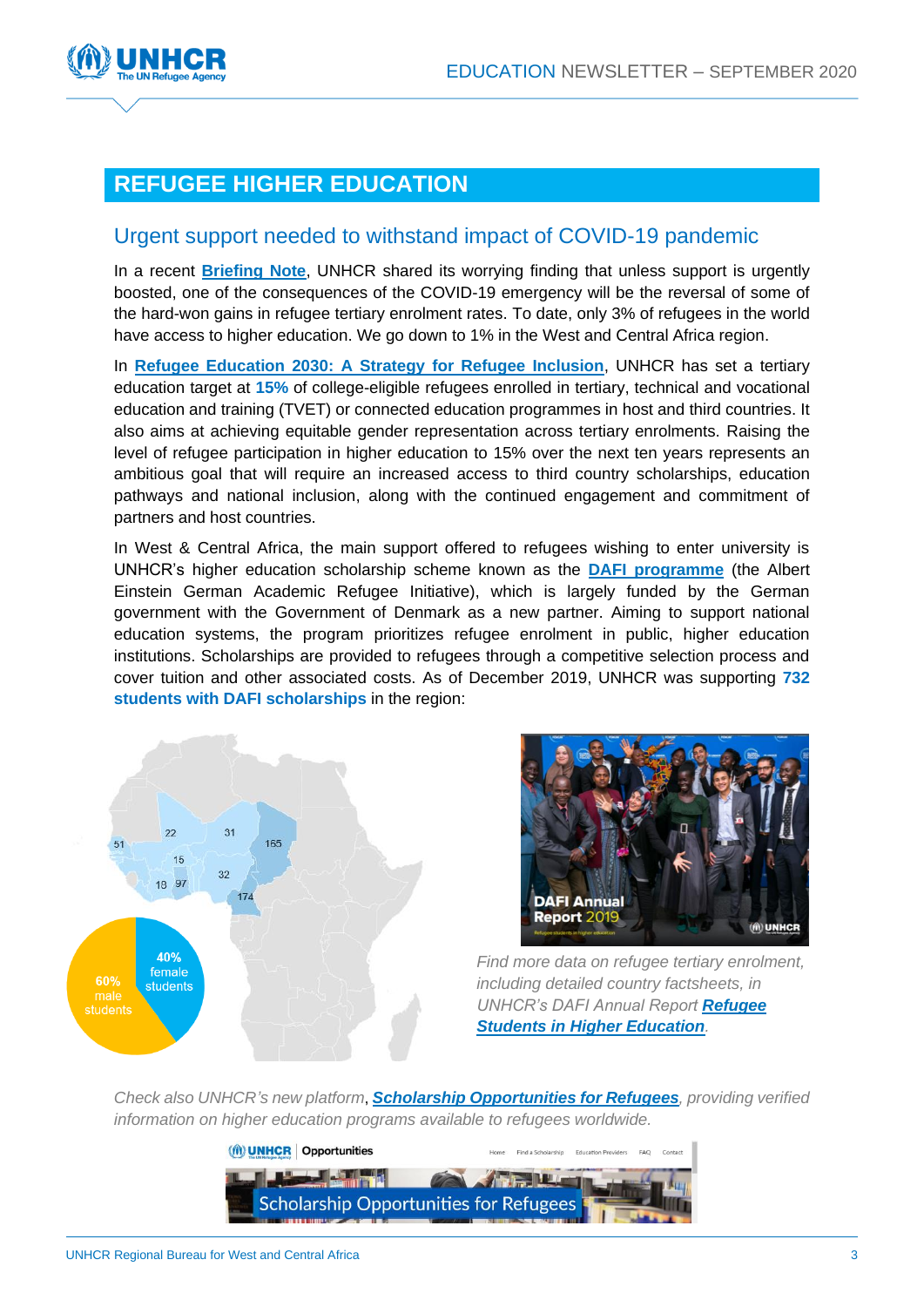

## **EDUCATION RESOURCES**

### [AEWG] [COVID-19: Pathways for the Return to Learning](https://inee.org/resources/covid-19-pathways-return-learning-guidance-condensing-curriculum)

The Accelerated Education Working Group (AEWG) has developed two guidance documents on the return to learning post COVID-19:



**[COVID-19 Pathways for the Return to Learning: Guidance on](https://inee.org/resources/covid-19-pathways-return-learning-guidance-condensing-curriculum)  [Condensing a Curriculum](https://inee.org/resources/covid-19-pathways-return-learning-guidance-condensing-curriculum)**: A practical short guide on how to condense a curriculum to support learners in catching up because of missed time due to COVID-19. The goal of this document is to provide a broad overview of best practices that can guide decisions about condensing a curriculum in a way that best meets the needs of learners and teachers in the local context.

**COVID-19 [Pathways for the Return to Learning](https://inee.org/resources/covid-19-pathways-return-learning)**: As education systems start to reopen and support students to return, it is essential to identify the most appropriate education response to ensure learners return, stay in, and complete school, and so programmes can be most effective. Four responses are most relevant in the return to learning: extended instructional time, catch-up programmes, remedial education, and accelerated education programmes (AEP). This tool includes the definition and rationale behind each response and has a useful decision tree to help you identify what response is most appropriate for which learner.



*Both tools are on the [INEE Accelerated Education page](https://inee.org/collections/accelerated-education) as well as in the COVID-19 [Resources](https://inee.org/covid-19/resources) page and will soon be available in French.*

### [\[UNESCO IIEP\] Distance education in the context of COVID-19](https://unesdoc.unesco.org/ark:/48223/pf0000374160)

This note examines concrete measures put in place in sub-Saharan African countries to ensure educational continuity during the COVID-19 pandemic. It also analyses the challenges that have arisen when it comes to maintaining quality education for all students, in order to reflect on other solutions for the future and to consider how actions could be improved.



*Read the full document [here](https://unesdoc.unesco.org/ark:/48223/pf0000374160).* 

Distance education in the context of COVID-19: Accomplishments and<br>perspectives in sub-Saharan Africa

### [\[EdTech Hub\] COVID-19 and use of technology in Africa](https://edtechhub.org/the-effect-of-covid-19-on-education-in-africa-and-its-implications-for-the-use-of-technology/)



The Effect of Covid-19 on Education in Africa and its Implications for the Use of Technology

September 2020

This report, and the survey findings behind it, provides a unique insight into the perspectives of EdTech experts regarding the impact of the Covid-19 pandemic on education in Africa.

It is based on the findings of a survey of the eLearning Africa network, which attracted approximately 1,650 responses from respondents in 52 countries in Africa.

*Read the full report [here](https://edtechhub.org/the-effect-of-covid-19-on-education-in-africa-and-its-implications-for-the-use-of-technology/).*